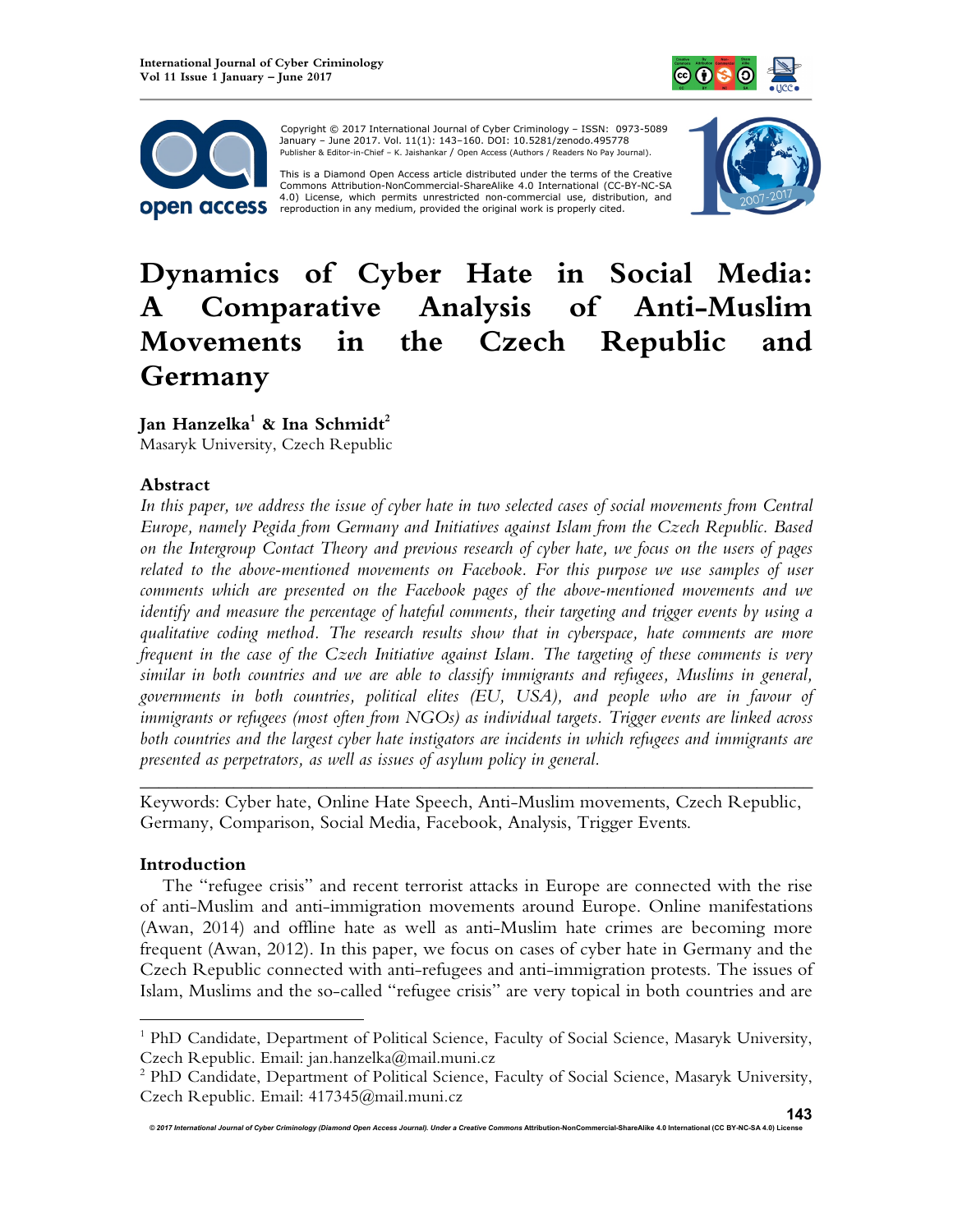shaping public discussions; however in many cases the discussions are limited to hateful comments, even including statements that we can already classify as hate crimes. Every new Islamic State (IS, ISIS) terrorist attack or militant activity is instrumentalized by anti-Muslim movement supporters to legitimize anti-Muslim attacks (online as well as offline) (Dodd & Williams, 2014).

This paper provides a contribution to the debate about the recognition and measurement of cyber hate in social media based on an explorative case study of anti-Muslim movements in the Czech Republic - represented by the Initiative against Islam (former Block against Islam)<sup>3</sup> and in Germany - represented by Pegida.<sup>4</sup> Though these two countries are in significantly different situations concerning refugees, the movements that oppose immigration have emerged in both countries. These movements use social media as platforms to plan their actions, discuss and link to each other. Based on Intergroup Contact Theory, which will be introduced shortly, the movements against immigrants are expected to differ, as citizens of both selected countries do not have equal opportunities to reduce their prejudices. While in Germany the citizens are often in contact with foreigners due to both the great numbers of refugees which have arrived in the country and to the historically greater migration from Muslim countries, the Czech Republic has significantly fewer. 5 To verify our assumption that the extent of prejudices towards migrants differs in both countries, we will take a closer look at the expression of hate speech (in our case cyber hate) that is voiced on the pages of the movements as well as to trigger events and targets of hateful comments.

As mentioned, we base our research on Intergroup Contact Theory. The most influential hypothesis within this theory was developed in 1954 by Gordon Allport, who specified the critical situational conditions for intergroup contact to reduce prejudice (Allport, 1954, cited in Pettigrew, 1998). More specifically, Allport claimed that the positive effects of intergroup contact are based on four conditions. These are equal group status in a situation, common goals, intergroup cooperation and the support of the authorities, law or customs (Allport, 1954, cited in Pettigrew, 1998). Pettigrew (2006, p. 751) looked at over 500 earlier conducted studies in a large-scale study, which in parts had come to conflicting conclusions. Pettigrew's research confirmed that contact between groups helps to reduce prejudice, and that this was neither the result of a publication bias, nor of participant selection (Pettigrew, 2006, p. 766).

Some research (King & Sutton, 2013; Awan & Zempi, 2016) focuses on the problem of hate speech/cyber hate in terms of "trigger events". King and Sutton (2013, p. 888) pointed out that the dynamics of cyber hate is related to recent events and that cyber hate is often the result of events which incite retribution from one group to another. In our study, we try to identify these events through the connection between hate comments on Facebook and their framing, which we will identify via the context in which a statement was made.

 $\overline{a}$ 

<sup>&</sup>lt;sup>3</sup> Facebook profile: https://www.facebook.com/iniciativaprotiislamu/ (in current time is not disposal)

<sup>4</sup> Facebook profile: https://www.facebook.com/pegidaevdresden/

<sup>&</sup>lt;sup>5</sup> According to Eurostat, 25 applicants for asylum per 1 million inhabitants were registered in the 2nd quarter of 2016, while in Germany 2275 applicants for asylum per 1 million inhabitants were counted within the same time frame (Eurostat, 2016).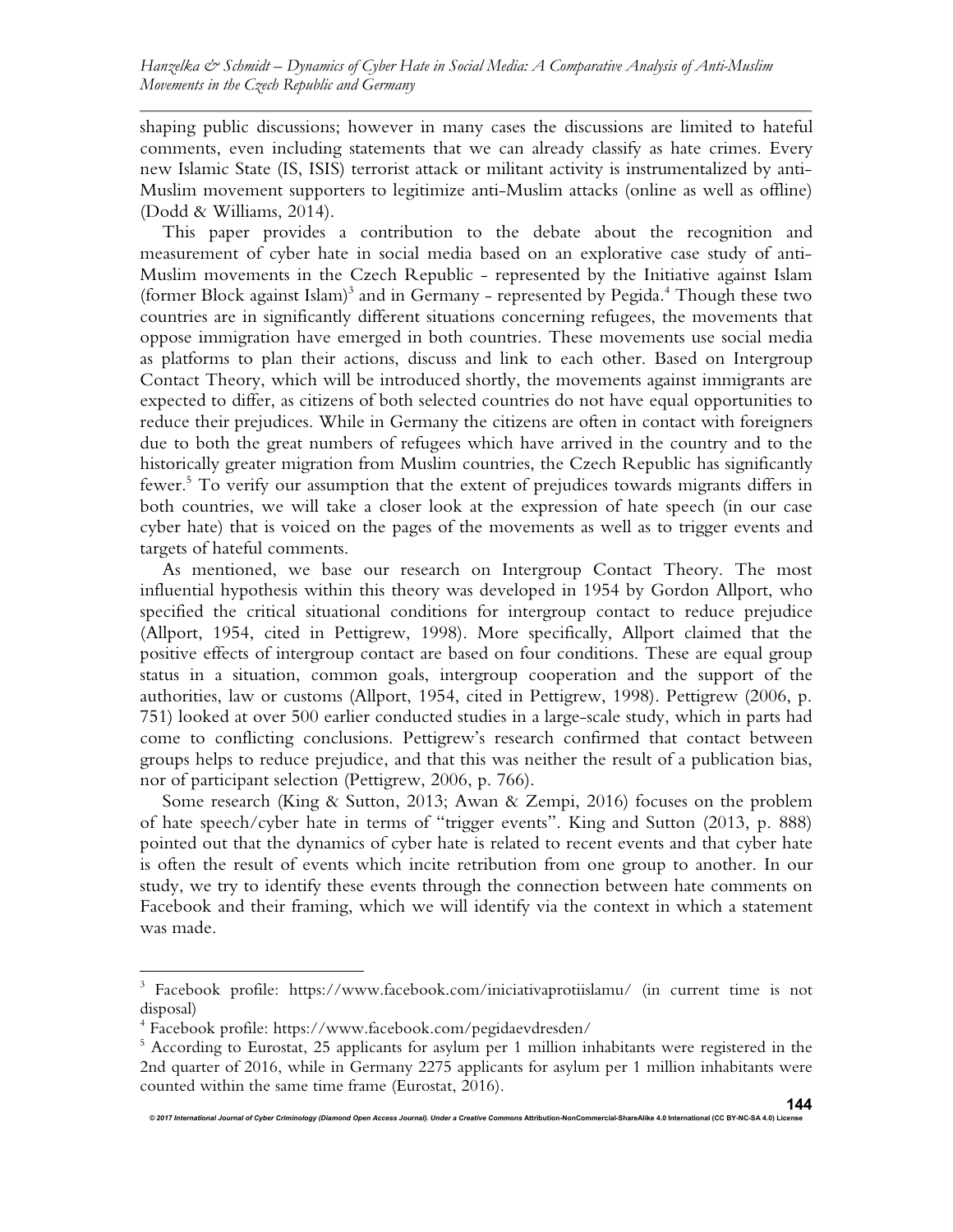

In this context, the research questions for our analysis are:

- *What percentage of hateful comments can be found on both pages?*
- *Who is the target of hateful comments?*
- *Which "trigger events" led to hateful comments on the pages of the movement?*

Based on Intergroup Contact Theory as well as the research of King and Sutton (2013), we expect the opposition towards foreigners to be lower in Germany than in the Czech Republic, as Germans are more likely to be in contact with foreigners and therefore have more opportunities to dismantle prejudice (compare trends of asylum requests in Figure 1 and Figure 2). This contact can also influence the character of cyber hate and the targets of hateful comments, as well as their trigger events - in Germany we can expect concentrated cyber hate around concrete events; in the Czech Republic on the other hand, we expect higher levels of abstraction in both targeting and trigger events.

The trend of asylum requests in Germany has greatly increased in the last several years (see Figure 1) in comparison with the Czech Republic, where the increase has been more gradual. The refugees and immigrants in Germany are however not distributed evenly but concentrate in different cities and federal states. High percentages of refugees can be found in Hamburg, Hanover and Bremen as well as in the federal states of Nordrhein-Westfalen, Hessen and Niedersachen (for more information please see Bundesagentur für Arbeit 2015).



**Figure 1: Asylum requests in Germany 2010-2016**

*Based on data from the Statista (2017)*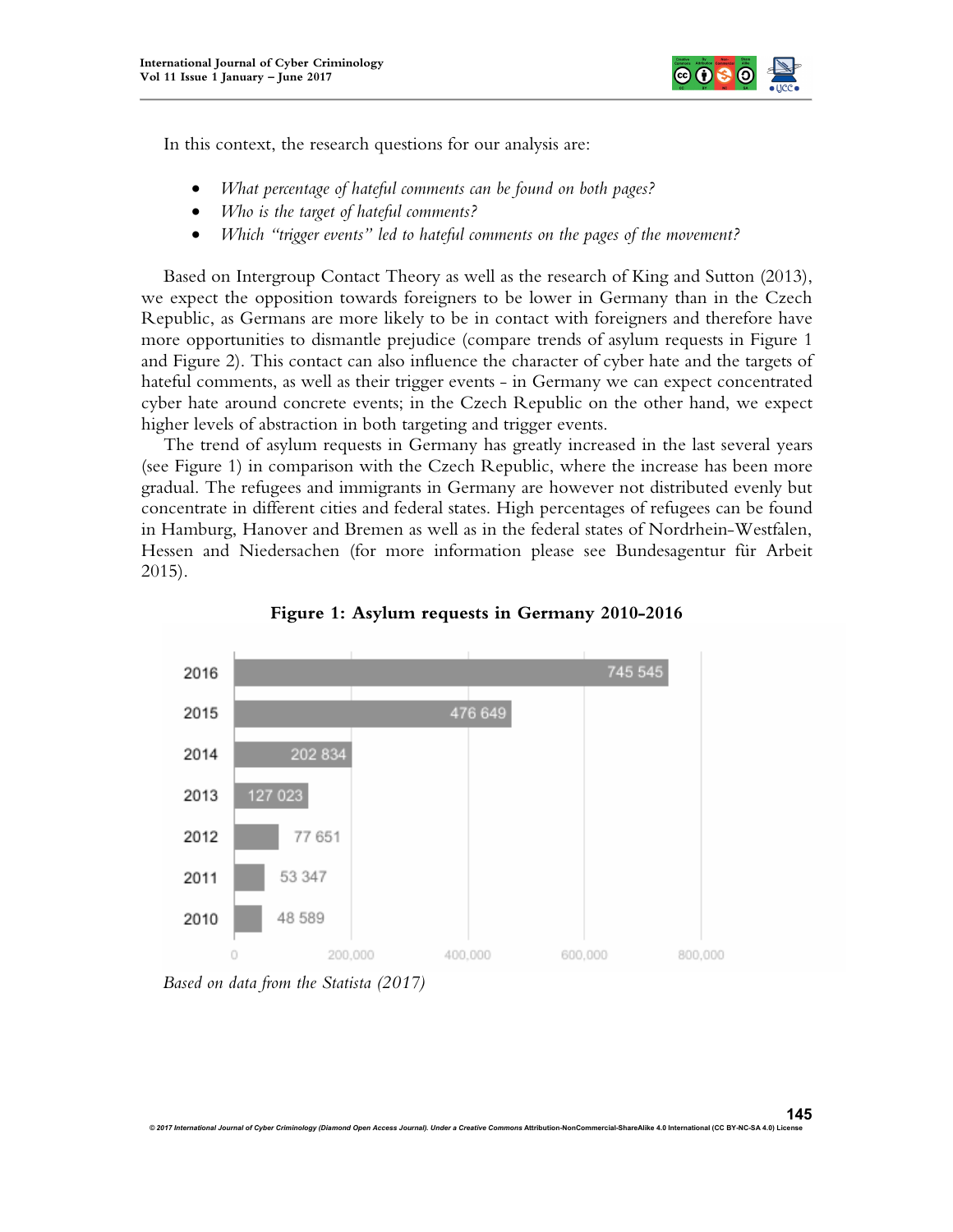

**Figure 2: Asylum requests in Czech Republic 2010-2016**

*Based on data from the Czech Ministry of Interior (2016) and the Czech Statistical Office (2015)*

Our research questions, in short, can clarify the situation connected with cyber hate and can be important for future monitoring and comparison of cyber hate tendencies, which can then be applied by NGOs, governments and other groups which attempt to face the issue of cyber hate. Movements like Pegida and Initiative against Islam use Facebook pages as information and communication channels to spread news and up-todate information and thus they create an alternative source of information for their supporters. This can be crucial for the character of cyber hate, because the mentioned framing can generate narratives and assign meaning to particular events. The framework suggests what is controversial and what is essential for the actors (Gamson & Modigliani, 1989, p. 143).

#### **Concept of Cyber Hate and Radicalization in Social Media**

*© 2017 International Journal of Cyber Criminology (Diamond Open Access Journal). Under a Creative Commons* **Attribution-NonCommercial-ShareAlike 4.0 International (CC BY-NC-SA 4.0) License**

The spread of the internet to the masses has many benefits, but we can also see several challenges and one of them is online "cyber hate" (Chan & Ghose & Seamans, 2016, p. 381). This problem of cyber hate is in most cases connected with social media like Twitter, Facebook or YouTube (Gerstenfeld, 2013, Awan & Zempi, 2016). However, it is very unclear what can be labelled as "cyber hate" because there are many definitions within the academic, legal and political fields. For example, cyber hate was defined by the Anti-Defamation League as "any use of electronic communications technology to spread anti-Semitic, racist, bigoted, extremist or terrorist messages or information. To these, electronic communications technologies belongs the Internet as well as other computerand cell phone-based information technologies)" (ADL, 2010, p. 1). In general, all definitions of cyber hate are based on the definition of hate speech or rather hate crime.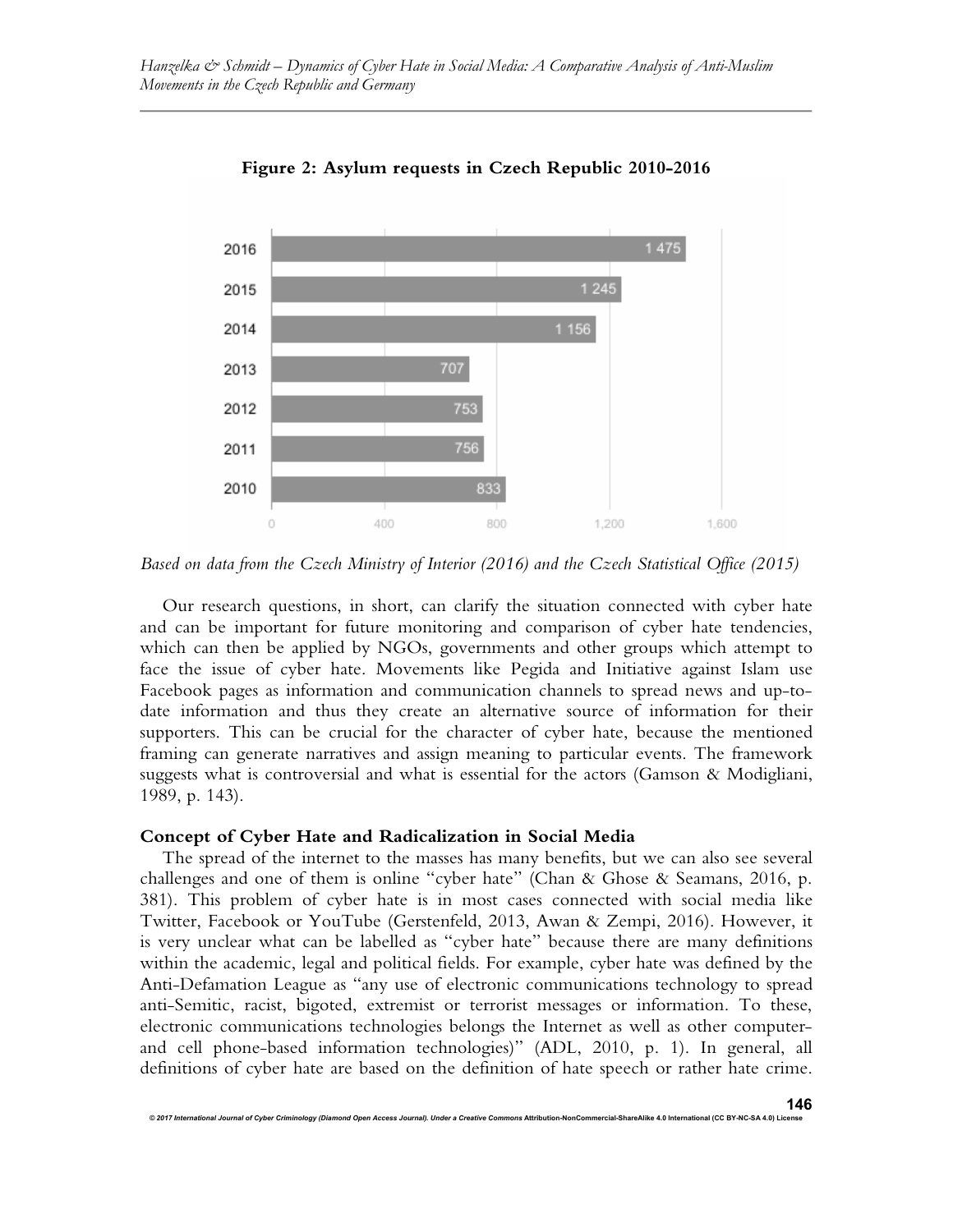

We can say that this includes actions or statements aimed at a target (person or group) because of their respective religion, ethnicity, gender, sexual orientation etc. and statements calling for violence/persecution or verbally attacking the target (American Psychology Association, 1998; People in Need, 2016). In the concept of cyber hate, we have to focus on the aspect "cyber", which is connected with spreading hate through modern technologies (technological devices, internet) (Awan & Blakemore, 2012).

This technological aspect, specifically in the form of social media platforms, is important because social media have some characteristics which support radicalization processes. Empirical research (for example Wang et al., 2015) has shown that the rate of mobilization on Facebook is significantly higher than by using email communication. Additionally, Facebook is also more effective for spreading ideologies and targeting potential supporters (Turner, 2013, p. 381). Notably, political actions and organizational capability have become much easier for smaller groups due to social media (Copsey, 2003; Van Aelst & Walgrave, 2002; Cammaerts, 2012). Social media also provide space for the creation of a collective identity, sharing similar opinions and mutual solidarity for a certain view of the world (della Porta & Mosca, 2006, p. 538). At the same time these media offer radical members of society the opportunity to find like-minded individuals and the subsequent discovery that their viewpoint is shared can be a big step in personal radicalization (Post, 2005). Getting back to our research, we will analyse the social media network Facebook (technological aspect) and we will focus on two categories of statements (normative aspect), which are verbal insults and inciting violence/threatening. The first category "verbal insults" includes comments that verbally attack another person or group with defamatory statements. The second category "inciting violence/threatening" includes comments that explicitly mention violent acts (killing, raping, physical attack etc.) which take the form of violent threats or calls for violence.

## **Context: Cases of Anti-Immigration and Anti-Muslim Movements and Cyber Hate in Germany and Czech Republic**

#### *a. Germany*

Pegida is the German abbreviation for "Patriotic Europeans against the Islamization of the Occident" (*Patriotische Europäer gegen die Islamisierung des Abendlandes*). The movement emerged at the end of 2014 in Dresden, Germany and it held, until roughly the end of 2015, demonstrations every Monday in Dresden. Since the end of 2015, the gatherings of the movement have not been as regular; however they have not stopped completely. As early as its emergence, the movement quickly spread to other German cities as well, with groups which either belonged directly to the original movement or at least had some connection with it. In addition to this local and national dimension, we can also see an international dimension (Schmidt, 2015, p. 17), as there were Pegida movements in other European countries and even in America. The American offshoot of Pegida had nearly 29,000 followers at the beginning of 2017 (Pegida USA), however, there were no reports about actual rallies conducted by this branch and e.g. Pegida Canada had to cancel a planned rally, as the protest against it was too strong (Lindeman, 2015). In other European countries, such as the Czech Republic, Norway and Denmark, rallies with few hundred participants took place, others as for example Belgium, Swiss and Austria reported Facebook groups with a lot of online supporters (Focus, 2015). The movement however did not gain the same influence as in Germany.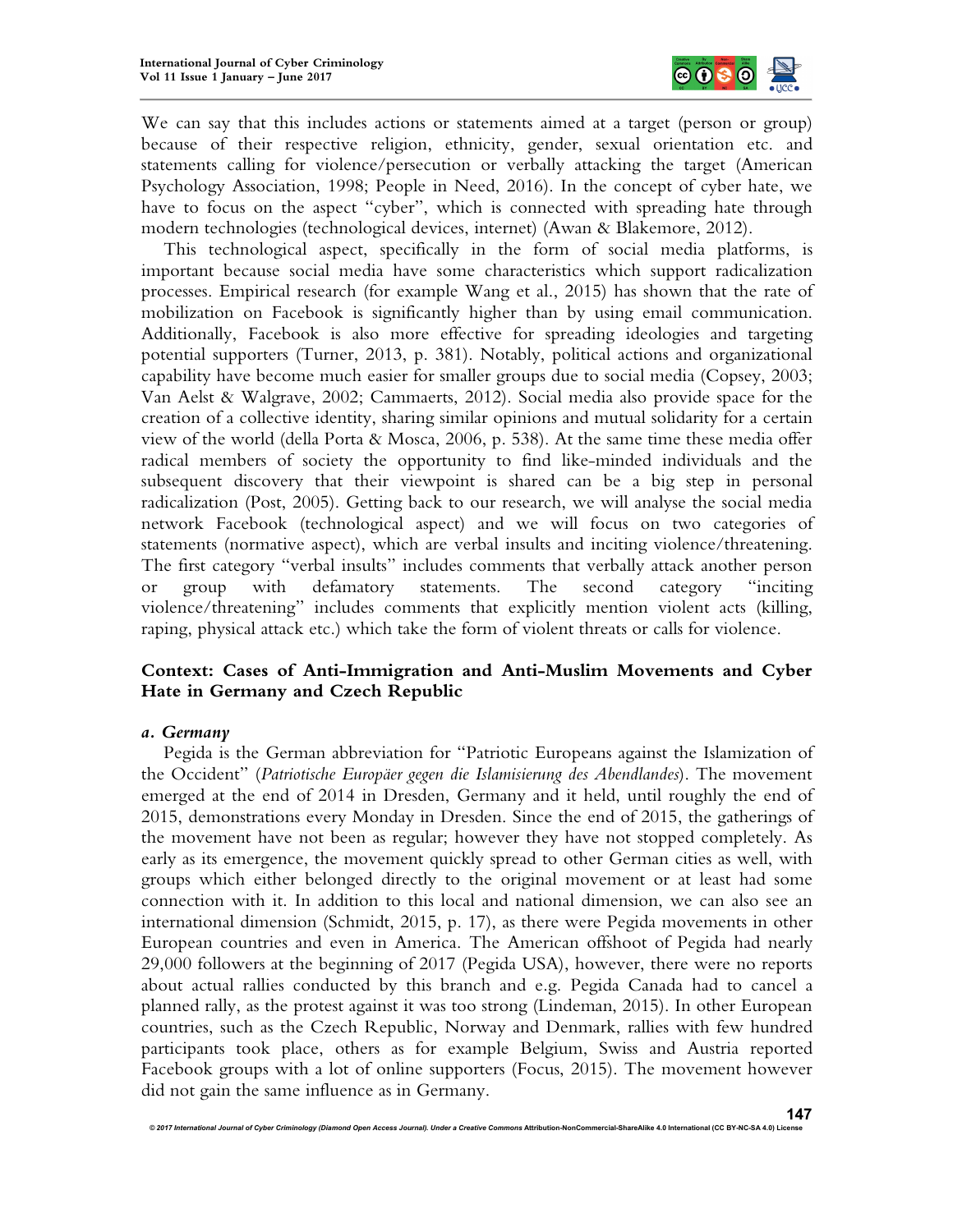Mostly at the outset, Pegida attracted a lot of media and public attention. While Prime Minister Angela Merkel called the supporters of Pegida "people with hatred in their hearts" and appealed to the German citizens to not join the movement (Merkel, 2014, p. 2), Prof. Patzelt from the University of Dresden argued that the concerns of the demonstrators had to be taken seriously (Patzelt, 2015). Other researchers instead concentrated on the basic characteristics of the supporters of the movement; according to Geiges, Marg and Walter, the average age of the supporters of Pegida was 44, more than half of them were married and had children, a 75% majority was employed full time and ⅔ indicated their personal situation as good or very good. Politically, the demonstrators are clearly situated at the right; 47% confirmed to have voted in the last elections for the Alternative for Germany (Alternative für Deutschland, AfD), followed by 24.8% who voted for the Christian Democratic/Social Union (Christlich Demokratische/Soziale Union, CDU/CSU).<sup>6</sup> Additionally, although 78% support democracy as a general idea, 77% were dissatisfied with democracy as it is conducted in Germany (all data according to Geiges, Marg & Walter, 2015, p. 66-70).

The political position of Pegida was characterized on the one hand by a strong opposition towards the government and its policies and on the other hand by a rejection of immigrants, refugees and foreigners. They were perceived as living at the cost of the German people, as threatening German culture and as not fitting in to Europe. Based on previous research by one of the authors, Pegida can clearly be classified as a populist right movement (Schmidt, 2015, p. 47-48).

Cyber hate in the German legal space can take different forms, for example offenses, defamation or threats, though most relevant in the context of Germany is incitement of the people (*Volksverhetzung*). Incitement of people in Germany is regulated in paragraph 130 of the German criminal code, which states that persons who incite, ask for violence or arbitrariness or harm the human dignity of people or groups based on their race, ethnicity or religion will be punished with imprisonment or a penalty (BDJ, 2016).

A well-known case of incitement of the people in direct connection with Pegida is the incitement case of the Pegida-leader Lutz Bachmann. Bachmann had, according to the charge, called immigrants "rubbish, cattle and scumbags" on Facebook. Bachmann was found guilty by the court and sentenced to pay a fine (Süddeutsche Zeitung, 2016). Another case was the extreme right-wing platform "Thiazi Forum", where users could download music and National Socialism was glorified. The main operators were accused of incitement of the people in hundreds of cases and the head of the platform was sentenced to 3.5 years of imprisonment (Cruzcampo, 2015).

However, not only publicly known persons are facing the consequences of their hateful statements on the internet. People who are not in the public eye are also confronted with the consequences of their online behaviour (Sieckmeyer, 2015).

#### *b. Czech Republic*

1

In Czech Republic, several anti-immigration and anti-Islam organizations and parties have been founded. Block against Islam (later, Initiative against Islam) began to be politically active according to the German model in 2015. We can see the roots of this

<sup>&</sup>lt;sup>6</sup> To compare: the AfD had reached only 4.7% in the election for the House of Representatives 2013, the CDU/CSU reached 34.1% (Bundeswahlleiter 2015).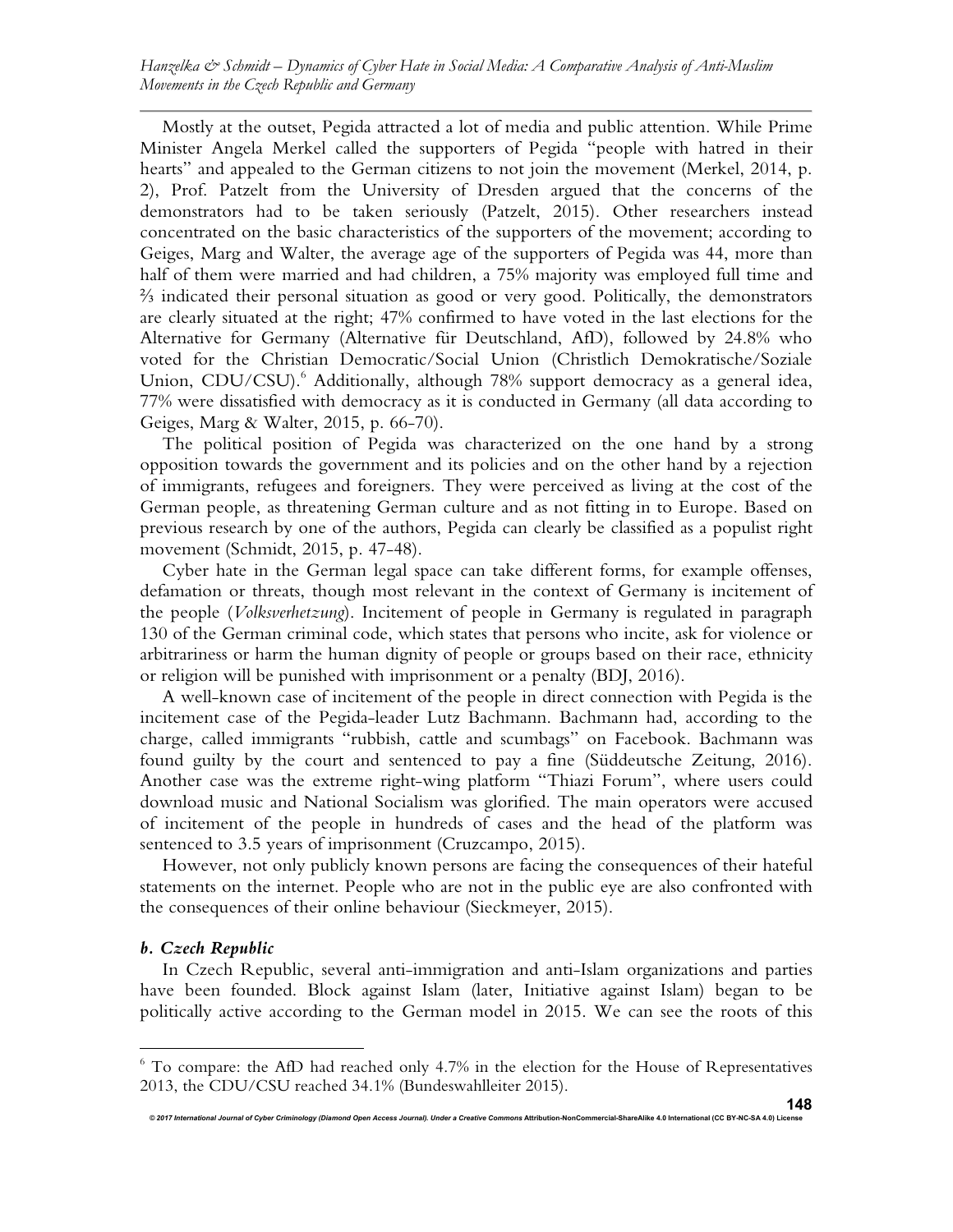

movement in the Facebook initiative "We don't want Islam in the Czech Republic" and the Initiative against Islam is presented as the "political superstructure" of the movement. The whole Initiative against Islam and the entire movement is strongly focused on the figure of Martin Konvička, the unrecognised leader of the anti-Islamic movement in the country. The movement brings together and connects a variety of people who consider Islam to be a global threat, this heterogeneity of people was revealed in early 2016 when the initiative was disbanded and renamed from the Bloc against Islam to the Initiative against Islam.

One of the most publicised cases of cyber hate is connected with the Initiative against Islam leader, Martin Konvička. He was accused of spreading hate against groups of citizens for religious reasons (§ 356 of Criminal Code), specifically because of the Facebook post: *"As the winners of the elections - dear Muslims, we will grind you into meat and bone meal..."* (iDnes 2015a, Aktuálně 2015). Recently, the court returned the case to the police for further investigation (iDnes 2016). In another case, a woman was accused of spreading a hoax on Facebook which contained information about a group of Muslim refugees killing farm animals in a nearby village (iDnes 2015b), but the court dismissed the case because of missing proof of intentional spreading of disinformation (Černý 2015).

In case of the Czech Republic, the issue of cyber hate is on the Czech Police's (2015) radar. It published a statement about the situation of rising cyber hate against refugees and Muslims and increased the number of investigated cases connected with this problem. We can also see the activity of the non-government sector which aims to disprove hoaxes, runs prevention programs, and provides legal assistance to victims etc. (People in need 2016, In Iustitia 2016). From a legal perspective, the problem of cyber hate is covered by several paragraphs (namely  $\S$  356,  $\S$  355,  $\S$  404) of the Criminal Code. These are primarily related to defamation of nation, race, ethnic or other group, incitement of hatred against another group or restriction of their rights and freedoms and the manifestation of sympathy for a movement aimed at suppressing human rights and freedoms.

Generally, we can see tendencies towards radicalization of society in both countries and the issue of cyber hate is becoming one of the problems in the integration of immigrants (see Federal Ministry of Justice and Consumer Protection 2015). This situation can capture populist movements or extremist political parties (from both sides of the political spectrum) which can escalate into the disintegration of society.

#### **Methods of Research**

We will analyse user comments in the social network Facebook and user activity on the Initiative against Islam and Pegida pages. The analysis will have several levels. First, we will focus on the percentage of hateful comments on both pages. Second, on the frequency of and trends in hateful commenting and finally on targeting and trigger events.

We used data mining of comments from the first half of 2016 (1. 1. 2016 to 31. 5. 2016) through the application program Netvizz (Rieder 2015). This period was chosen on the basis of research capability for analysis and we must take the same time period for each of the movements for the context research of trigger events and targets. In the case of the German group Pegida, 167,549 comments were made during this time period and in case of the smaller Initiative against Islam, there were 58,340 comments. This amount of comments cannot be analysed qualitatively, and for this reason we decided to use a sample which is connected with the probability character of the results. Individual text units (comments of users) are equal for our analysis. We used a random number generator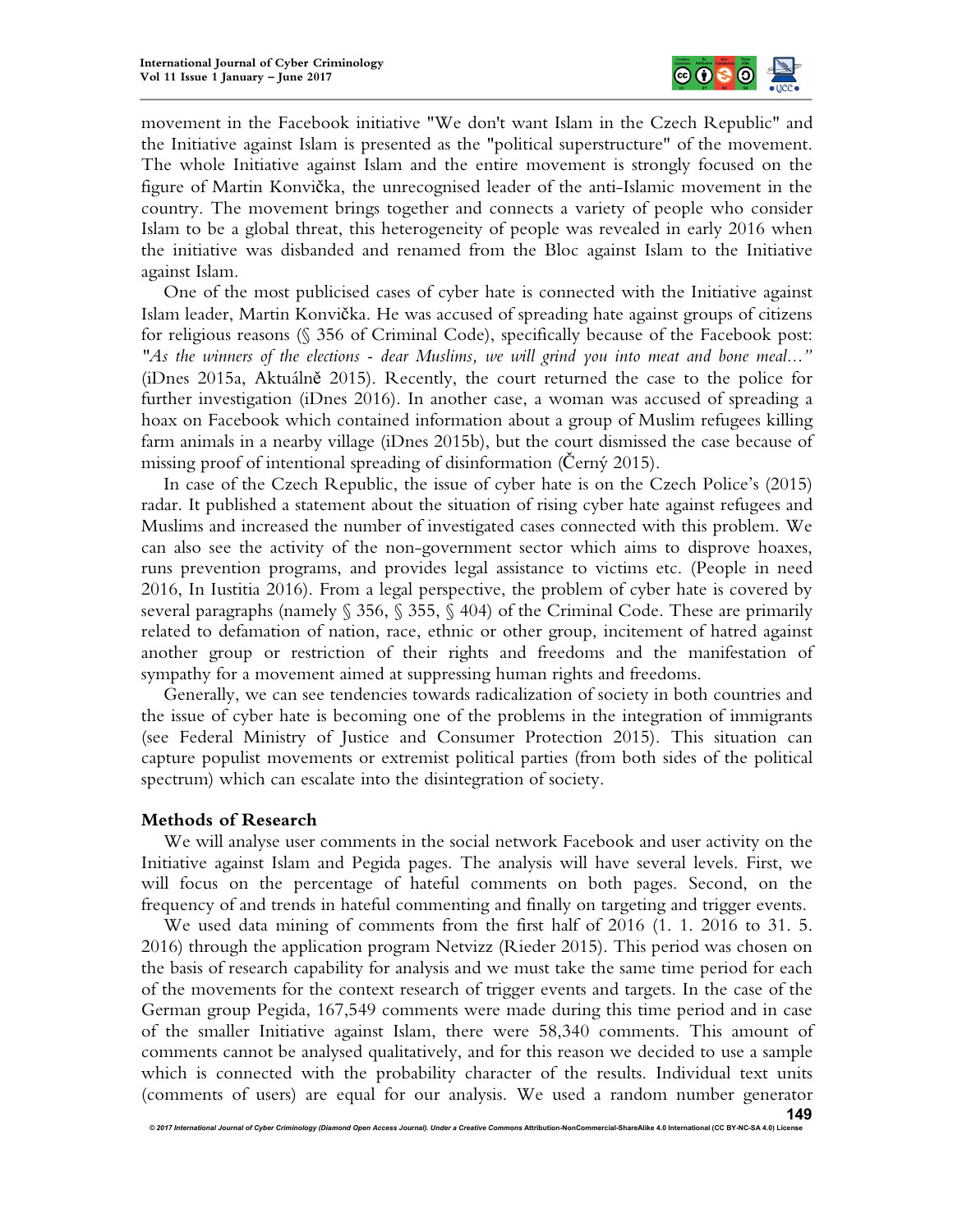(Pegida sample  $= 383$ , Initiative against Islam sample  $= 382$ ) to sample the comments. The sample size was chosen on the basis of a sample confidence level of 95% and a maximum margin of error of  $\pm 5$ %. This means that with a probability of 95%, our information is ±5% from the values that we measured in the sample (see Krzanowski 2007, pp. 61-89). During the analysis, we found the confidence interval (or accuracy) of a proportion given a survey's sample size and results (percentage of hateful comments) for a chosen confidence level (ibid.).

The first part of our analysis will be a basic statistical description of the sample. In the subsequent deeper analysis, we use closed qualitative coding (viz Leavy, 2013, pp. 584- 588, Saldaña, 2009) of comments by dichotomy values when comments are either in the category of cyber hate or not. The decision to classify comments into the cyber hate category during the coding depends on the characterization of cyber hate from the previous chapter. The basic principles are that comments must: *"...include actions or statements aimed at a target (person or group) because of their respective religion, ethnicity, gender, sexual orientation etc. and statements calling for violence/persecution or verbally attacking the target…"* (see Chapter 2). On the second level of coding (cyber hate comments), we will also differentiate between the categories "verbal insults" and "inciting violence/threatening". When both characteristics appear in one text unit, we apply the more severe category - that is, "violence inciting violence/threatening."

For the next part of the analysis of targeting and trigger events of hateful comments, we use open coding of text units (user comments), but unlike in the first part we also work with Facebook posts (by Pegida and Initiative against Islam) which are connected to these comments for a better analysis of the context.

Finally, a possible distortion has to be taken into account. In the space of social media and the internet generally, the instability of information is a great problem for the research. Users can delete their content or modify it over time, and this generates changes which cannot be registered. This problem is especially connected with the measurement of the real number of hateful comments. When a page administrator, some third party or users themselves delete these comments, there is no option for backtracking.

## *Examples of Text Units and Coding<sup>7</sup>*

 $\overline{a}$ 

"Shoot. Immediately!!!!"Cyber hate (1), Character (2), T: Immigrants/Refugees, Trig: Sexual attacks of German women by immigrants.

"Motherfuckers, do not let these vermin come" Cyber hate (1), Character (1), T: Immigrants/Refugees, Trig: Migrants blocking trains on the Greek border.

"Take shotgun 2 shots and 30 refugees dead ... Mission Completed!" Cyber hate (1), Character (2), T: Immigrants/Refugees, Trig: "A refugee took a several-month-old girl and threatened to throw her on the police"

<sup>&</sup>lt;sup>7</sup> Cyber hate = 0 (No), 1 (Yes), Character = 0 (No), 1 (verbal insults), 2 (Violent), T (targeting), Trig (trigger).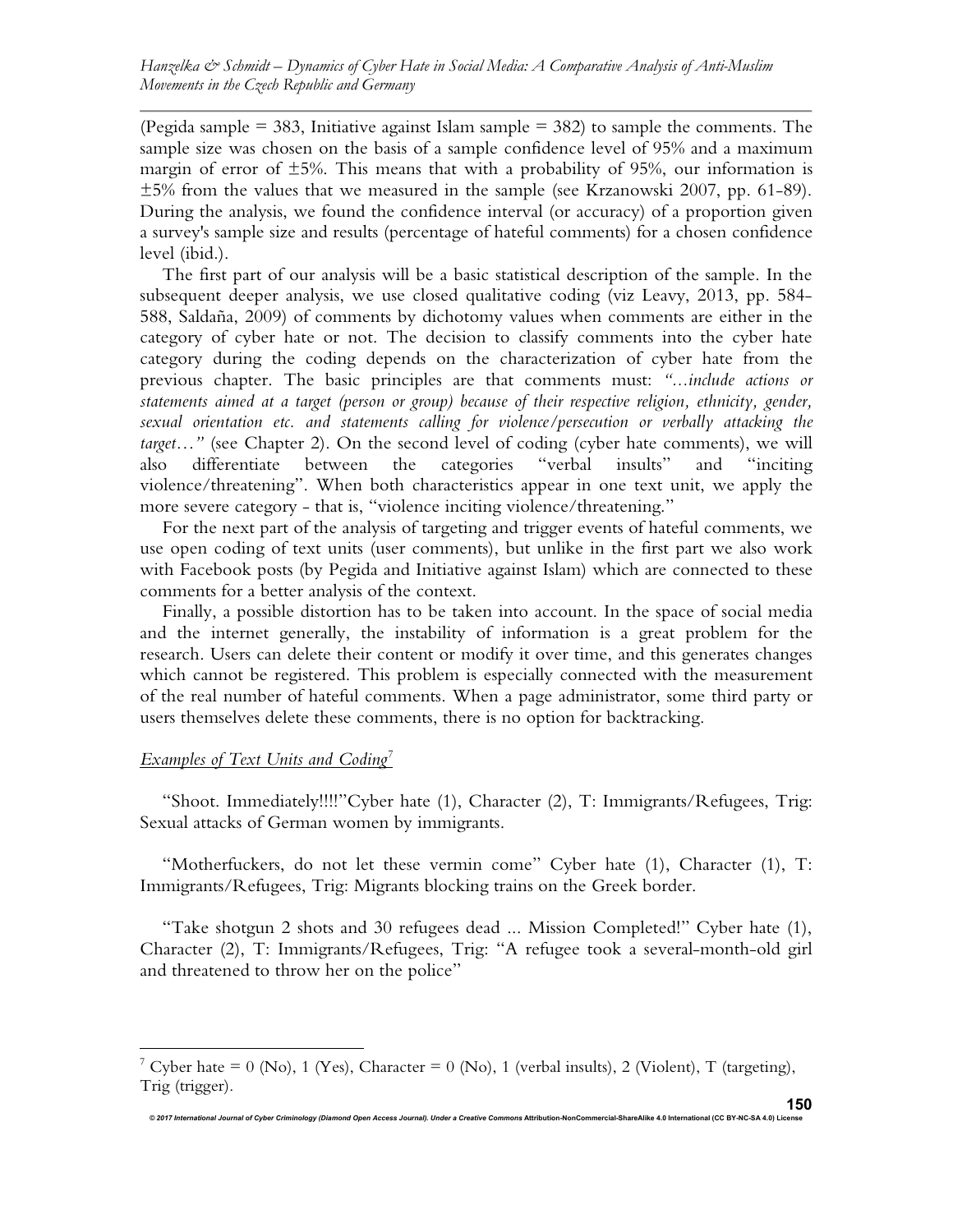

"You will hang next to Sobotka and other traitors of the nation!!!" Cyber hate (1), Character (2), T: Government, Trig: EU quotas for reallocation of refugees **Analysis and Results**

#### *1. Percentage and Frequency of Hateful Comments*

First, we focus on the percentage of hateful comments on both pages. The analysis showed that in the Czech Republic, the page of Initiative against Islam reaches 15.99 % to 24.01 % of hateful comments (from this, verbal insults 9.63 % to 16.37 % and violent content 4.44 % to 9.56 %). This is more than twice as many when compared to the case of the German Pegida page (4.44 % to 9.56 % altogether, out of this, 2.82 % to 7.18 % verbal insults and 0.6 % to 3.4 % violent content).

|                           | Pegida                | Initiative against Islam |
|---------------------------|-----------------------|--------------------------|
| <b>Texts units</b>        | 167,549               | 58,340                   |
| Sample                    | 383                   | 382                      |
| Sample result             |                       |                          |
| Cyber Hate Comments       | $7\%$                 | 20 %                     |
| Verbal                    | $5\%$                 | 13 %                     |
| Violent                   | $2\%$                 | $7\%$                    |
| <b>Population results</b> |                       |                          |
| Cyber Hate Comments       | 4.44 $\%$ – 9.56 $\%$ | 15.99 % - 24.01 %        |
| Verbal                    | $2.82\% - 7.18\%$     | $9.63\% - 16.37\%$       |
| Violent                   | $0.6\% - 3.4\%$       | 4.44 $\%$ – 9.56 $\%$    |

## **Results: Percentage of Cyber Hate Comments\***

*\* Confidence level 95%, max margin of error ±5%*

This seems to confirm our assumption, as in the case of the Czech Initiative against Islam, the cyber hate rate is significantly higher than in the German movement Pegida. However, the result might be also caused by several factors - first, it is possible that in the case of the Czech Republic, the public consensus for cyber hate is more negligent and people more openly manifest hate. However, is also possible that control mechanisms like reporting comments by users and deleting inappropriate comments by Facebook work better in Germany and that law enforcement in this area is stronger. This hypothesis is supported by evidence on the negotiations between Facebook and the German government about the regulation of hateful comments (Faiola, 2016).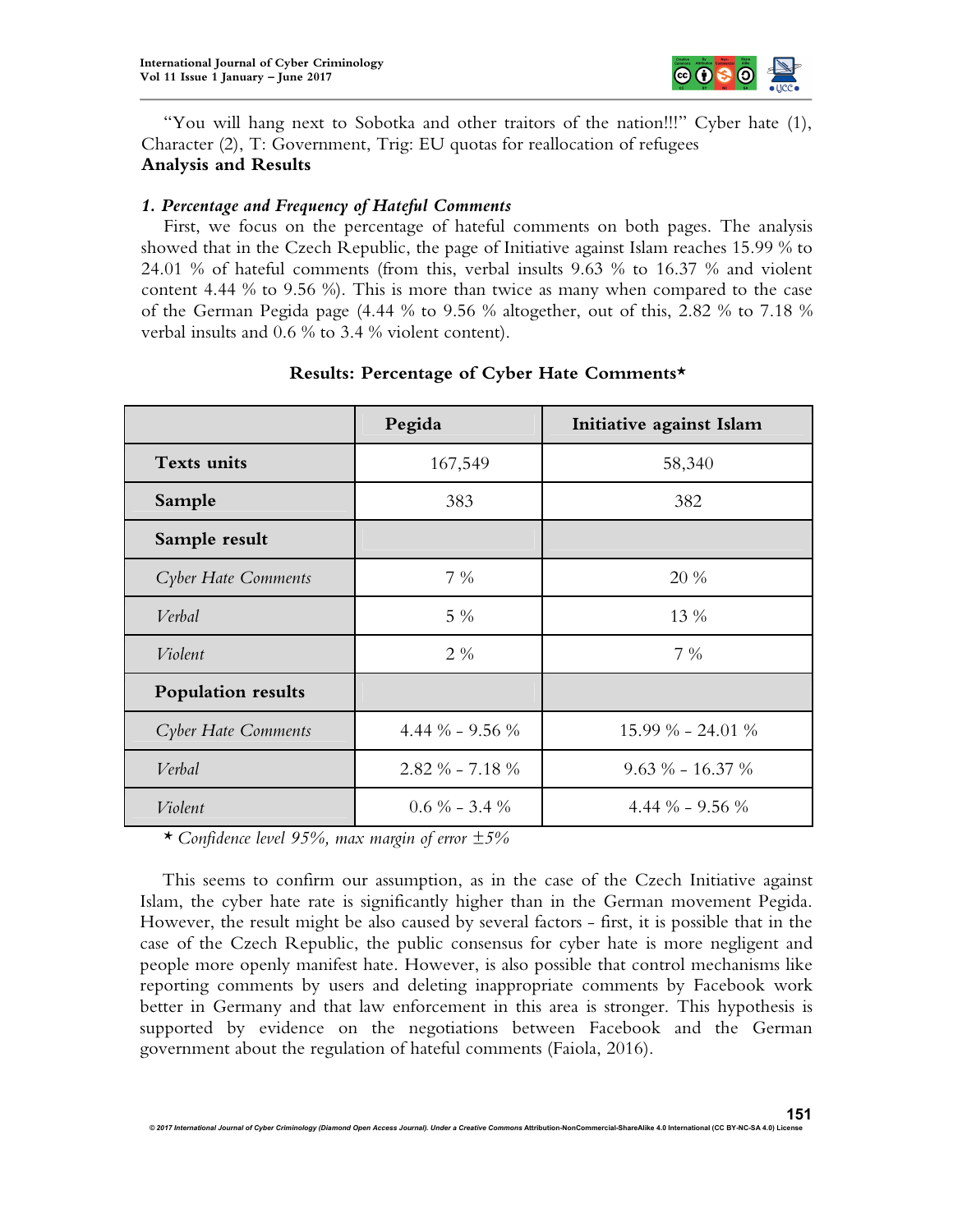## *2. Targets of hateful comments*

Cyber hate comments usually have at least one target objective - these targets are in most cases very closely determined by a corresponding post and its frame to which comments from users respond (see trigger events). If we move to the anti-immigration movement, we can divide the general targets of cyber hate attacks into several categories:

- Immigrants and refugees
- Muslims in general

1

- Governments of the given countries
- Political elites (EU, USA)
- "Supporters" or people who are in favour of immigrants or refugees
- Other (personal attacks between users, inability to determine the target etc.)

In the case of the Initiative against Islam, the most frequent target of attack are immigrants and refugees themselves (30.22% to 39.78% of cyber hate comments), however this targeting does not form a majority in the case of Germany (53.06% to 62.94%) so there is more space for other targeting issues in Czech Republic. This may be caused by the fact that in the Czech Republic there is practically no experience with extensive immigration and refugees<sup>8</sup> and feelings of threat are mediated through the media and politics. Hate is not directed toward Czech immigrants or refugees, but to Muslims generally (21.61% to 30.39% in Initiative against Islam, 3.62% to 8.38% in Pegida).

Another target of cyber hate comments were the governments in both countries, but here we can see significant differences. In the case of Pegida, the comments (4.44% to 9.56%) targeted German policy or government. In the case of the Czech Initiative against Islam, comments focused on criticizing the government were more than double (11.42% to 18.58%), coupled with significant criticism of the political elites in Germany, the EU and the US, which are presented as organizers of migration (4.44% to 9.56%).

In both the German Pegida and the Czech Initiative against Islam, supporters of refugees and immigration are attacked, as are people who generally disagree with the opinions of these movements. For the Pegida, these types of comments constituted from 18.79% to 27.21% and in the Czech Republic from 9.63% to 16.37% of all cyber hate comments. In the Czech case, we often encounter attacks on so-called "Prague cafe" or "truth-loving" people, which are nicknames for those who are in favour of immigrants or are in opposition to this movement in general (representatives from the non-profit sector, public figures or the media).

<sup>&</sup>lt;sup>8</sup> The number of immigrants is very low and the Czech Republic is more of a transit country than a final destination (Ministry of Interior of the Czech Republic 2016).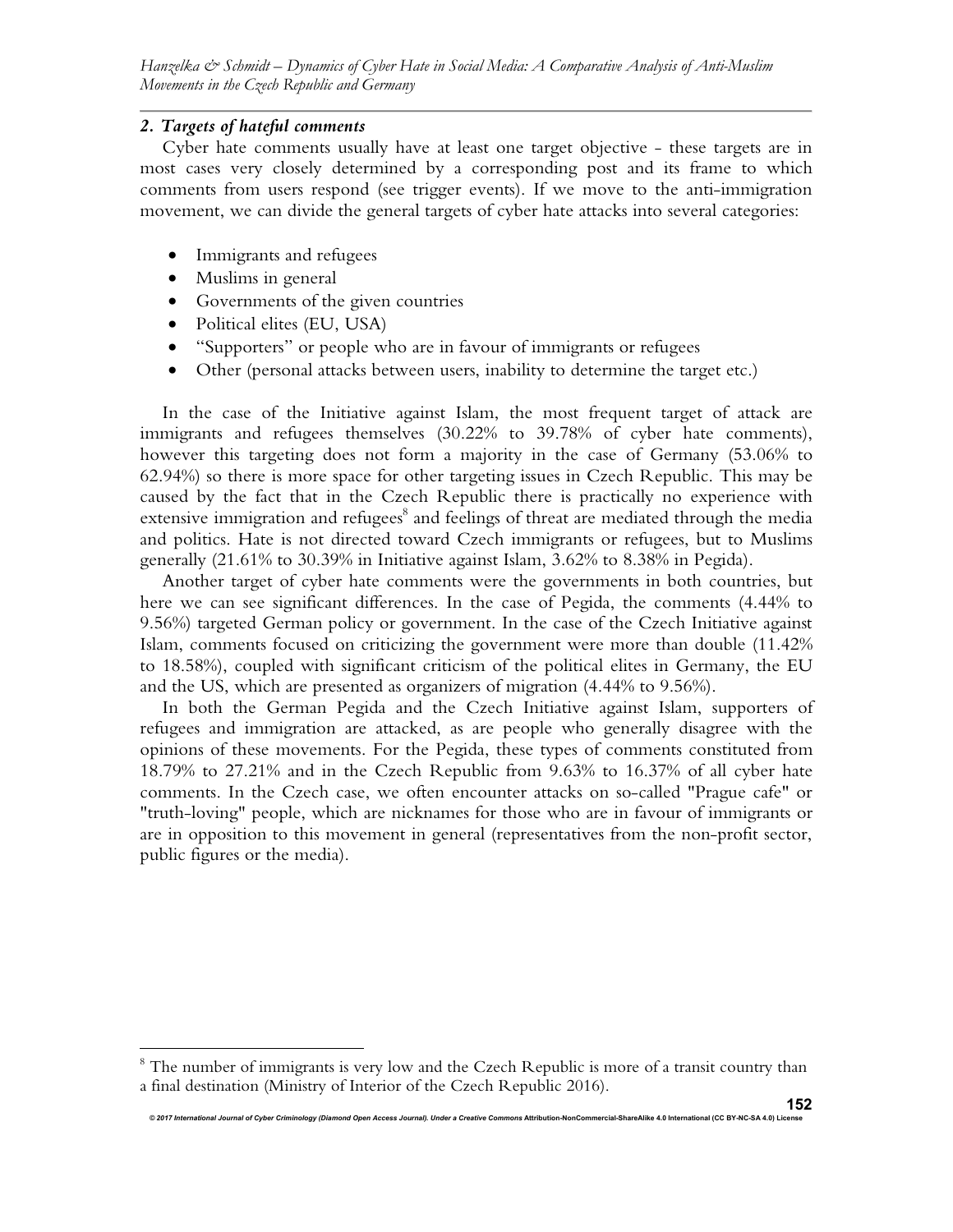

|                     | Pegida              | Initiative against Islam |
|---------------------|---------------------|--------------------------|
| <b>Text units</b>   | 167,549             | 58,340                   |
| Sample              | 383                 | 382                      |
| Sample result       |                     |                          |
| Immigrants/refugees | 58 %                | 35 %                     |
| Muslims in general  | $6\%$               | 26 %                     |
| Governments         | $7\%$               | 15 %                     |
| Political elites    |                     | $7\%$                    |
| "Supporters"        | 23 %                | 13 %                     |
| Other               | 6 %                 | $4\%$                    |
| Population results  |                     |                          |
| Immigrants/refugees | $53.06\% - 62.94\%$ | $30.22\% - 39.78\%$      |
| Muslims in general  | $3.62\% - 8.38\%$   | $21.61\% - 30.39\%$      |
| Governments         | $4.44\% - 9.56\%$   | $11.42\% - 18.58\%$      |
| Political elites    |                     | $4.44\% - 9.56\%$        |
| "Supporters"        | 18.79% - 27.21%     | $9.63\% - 16.37\%$       |
| Other               | $3.62\% - 8.38\%$   | $2.04\% - 5.96\%$        |

## **Results: Targeting of Hateful Comments\***

*\* Confidence level 95%, max. margin of error ±5%*

## *Trigger Events: Spillover between Online and Offline*

The last part of our research identifies trigger events that provide a background for the hate comments in the respective groups. Looking to trigger events we can gain further insights into how real events in the "offline world" influence the expression of hate in the virtual, online world. In the case of Pegida and Initiative against Islam, these trigger events can be roughly divided into 3 different groups:

- Reactions to crimes or attacks that occurred,
- Reactions to asylum politics which seemed wrong to the people active on the pages,
- Reactions to other specific events.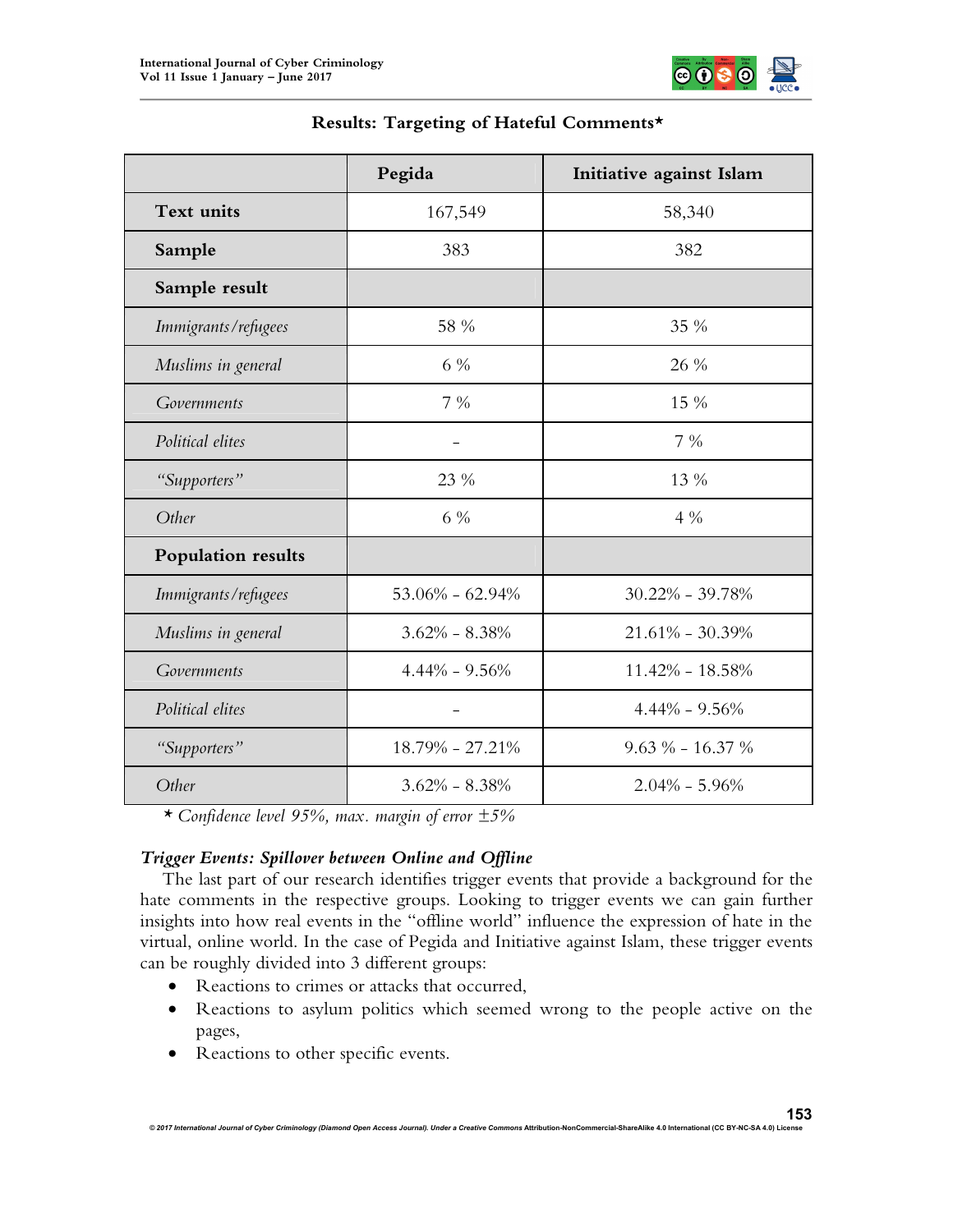# **Initiative against Islam**

# **TRIGGER1: CRIMES; ATTACKS; INCIDENTS**

- Sexual attacks on German women by migrants
- Attacks/assaults by migrants against girls as discussed in the newspapers
- Suggestion to generally separate men and women in public swimming pools as a reaction to some incidents
- Crimes by migrants in Sweden
- Refugees crossing Macedonian borders
- Migrants blocking trains on the Greek border
- Sexual attacks of women and a young boy in pool by foreigners
- "Refugee took several-month-old girl and threatened to throw her on the police"
- Situation of immigrants in Calais

# **TRIGGER2: ASYLUM POLITICS**

- Possible future immigration to the Czech Republic
- Arab countries not accepting refugees
- EU asylum politics generally
- German asylum politics
- Czech pro-refugee politics in the public space
- EU quotas for reallocation of refugees
- The requirement for better physical security of refugee camps
- Humanitarian aid to Turkey
- German asylum politics Future Islamization will come from Germany
- Activities for integration of the Muslim minority in the Czech Republic (Lectures in schools, performing Muslims in the public space, cooperation with the government and the Muslim community)

# **TRIGGER3: OTHER SPECIFIC EVENTS**

- Facebook cancelled official the Initiative's page
- Non-specified cultural clash between Christianity and Islam
- Muslim converts in public space
- Problem of younger wives (less than 18) of immigrants
- Activity of USA in middle east (Afghanistan, Iraq, Syria)
- Indictment of Martin Konvička for his statements
- Ideological clash between the movement and the Minister of Justice
- Non-specified criticism of Turkish President Erdogan
- Discussion in France about Muslim women's clothing
- Call for resignation of the prime minister
- Demonstration against the government in Prague
- Defense of "freedom of speech"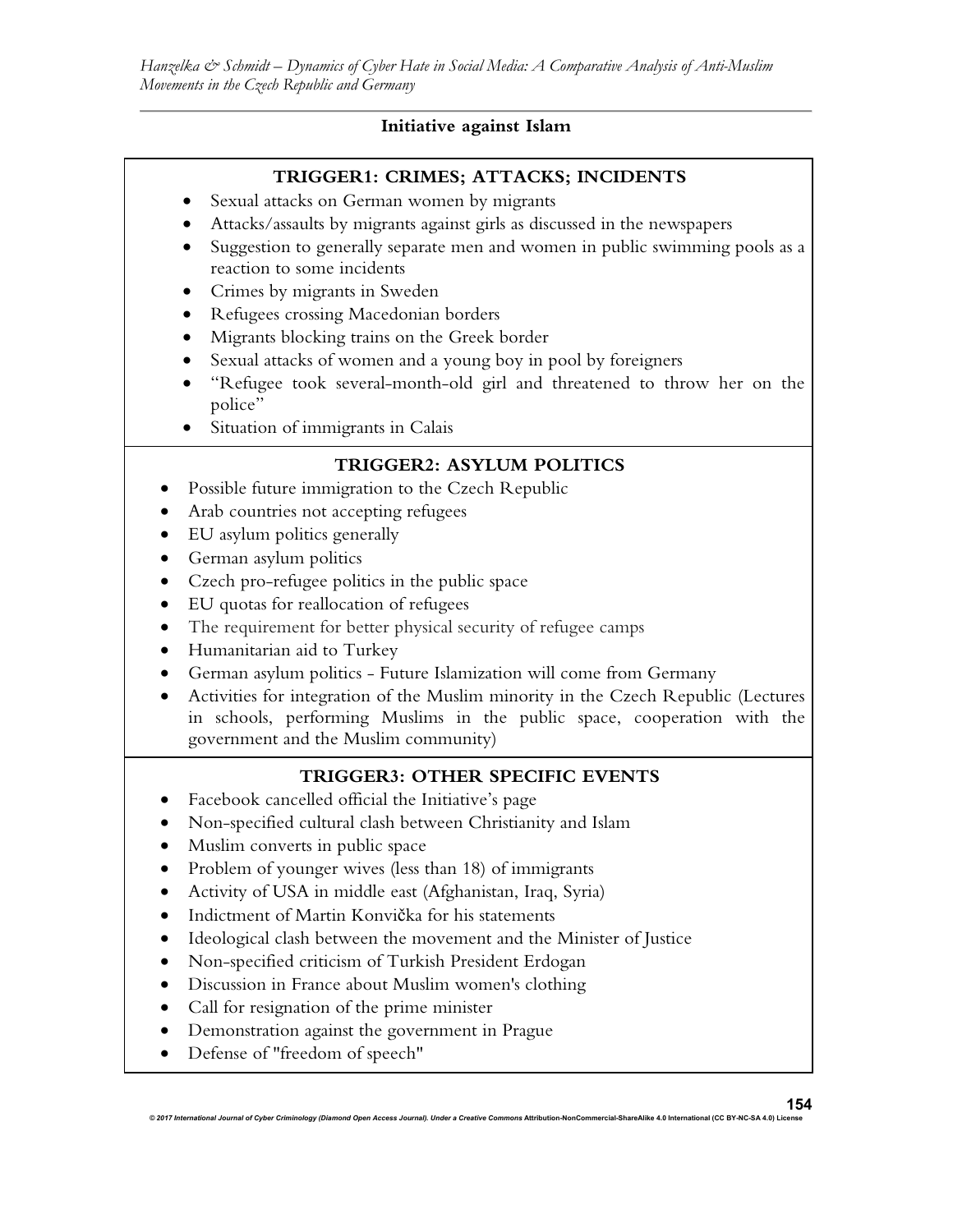

# **Pegida**

## **TRIGGER1: CRIMES; ATTACKS; INCIDENTS**

- Attacks/assaults by migrants on girls as discussed in the newspapers
- Suggestion to generally separate men and women in public swimming pools as a reaction to some incidents
- Criminality and incidents in refugee camps in Greece
- Referring to violent non-Germans (no specific case named, though)
- Deadly attack by non-accepted asylum seeker against a woman in Austria
- Sexual assaults towards female police officers controlling immigrants in the asylum seeker houses
- Sexual attacks of German women by immigrants
- Newspaper report about attack of German boy by foreigners
- Attacks of German women by foreigners and how German men should react
- Danger that Muslims living in Germany will be radicalized through contact with the Salafists

# **TRIGGER2: ASYLUM POLITICS**

- Criticizing Merkel for her approach and her political solo run
- Political call to end homogenous cultures
- Critical stand towards the immigration policy and ideas of German politicians
- Arrival of greater numbers of immigrants in Germany; call to close the borders
- Anti-discrimination law applied to the people arriving in Germany
- Discussion about bringing the immigrants back to their home countries
- High number of refugees expected until 2020
- Integration of Muslims into western societies
- High number of arriving immigrants; immigrants who had to be saved in the Mediterranean sea
- Report that immigrants are living off of German social aid

# **TRIGGER3: OTHER SPECIFIC EVENTS**

- Gathering of Pegida in Dresden
- Suggestion to provide containers in which the immigrants can live
- Discussion on providing voting rights to people without German citizenship and conducting some "trial elections"
- Referendum in Switzerland on whether criminal immigrants should be deported
- New regulation for the Federal Armed Forces (German Army)
- Fences on public playgrounds in an area where many nationalities live together
- Information desk on the topic "Islam" in Dresden
- Relationship with Turkey; Turkey refusing to allow NATO ships to enter their waters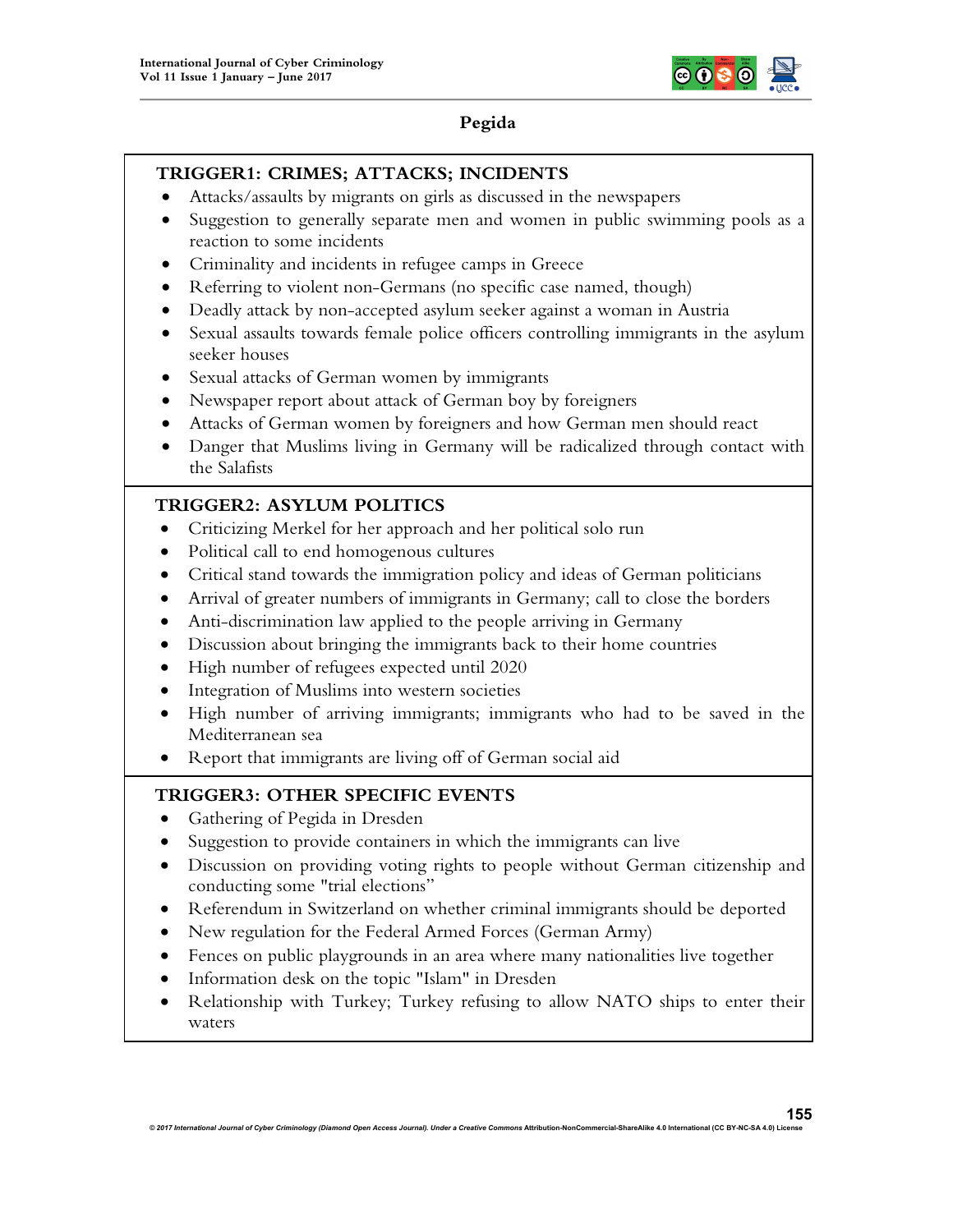When we summarize trends in trigger events, we can again see the huge influence that the situation in Germany has on supporters of Czech Initiative against Islam. They are more focused on the European context and situation in Germany because of the lack of incidents and events in the Czech Republic.

(1) In the case of Pegida, the users who wrote the comments referred, for example, to particular cases of violent assaults by foreigners towards German women and sometimes also provided links to articles describing them. Primary attention is paid to the German events. It is in opposition to Czech Initiative against Islam users who are more focused on the situation abroad - in other European states. (2) The second group of trigger events is focused on asylum politics. Users of the Pegida page criticized the politics of the German government, addressed the high numbers of immigrants which are expected in the next years for Germany and requested to close the borders of the country to refugees. Users of the Czech Initiative against Islam are again more general and focus on the situation in the European Union as a whole and on Germany in particular. (3) In the last group of trigger events, the German Pegida users mostly referred to happenings in other countries and commented on them. Also, direct connections to the Pegida movement were made, for example, by referring to a gathering of the movement in Dresden. Czech users are more focused on the opponents of their movement, and one of the significant triggers is defending their ideological starting points against NGOs, the establishment or the media.

#### **Discussion**

During our research we tried to connect a large data analysis with qualitative methodology. We used a mixed methods approach and tried to find a way to measure the percentage of cyber hate in the social media space. We focused on the issue of cyber hate in two selected cases of social movements from Central Europe: the Pegida from Germany and the Initiative against Islam from the Czech Republic.

Our findings show that in first half of year 2016, the percentage of hateful comments by the Czech Initiative against Islam is higher than in the case of German Pegida. The targeting of these comments is very similar in both countries and we were able to classify the individual targets of immigrants and refugees, Muslims in general, governments in both countries, political elites (EU, USA) or people who are in favour of immigrants or refugees (most often from NGOs). When we compare Pegida and Initiative against Islam targets in more detail, we can see that the Czech Initiative against Islam is focused on the Muslim community in general and the situation Europe as a whole. The German Pegida, on the other hand, focused more on the situation in its own country (we can see the same trend with trigger events as well).

The differences between the movements in the Czech Republic and Germany might be caused by the lack of experience of Initiative against Islam and their sympathizers with refugees and immigrants and the need to seek out mobilization issues at higher levels of abstraction. This is best seen in percentages of cyber hate targeted at Muslims in general. The mobilization issues, i.e., trigger events, are the same across both countries and the largest cyber hate starters at the general level are the incidents in which refugees and immigrants are presented as perpetrators, as well as issues of asylum policy in general. In the Czech case, we can often see the adoption of many issues from Germany and mobilization based on "Germans triggers", and we can support King and Sutton's (2013) research on the mobilization and clustering of cyber hate around dominating events.

*© 2017 International Journal of Cyber Criminology (Diamond Open Access Journal). Under a Creative Commons* **Attribution-NonCommercial-ShareAlike 4.0 International (CC BY-NC-SA 4.0) License**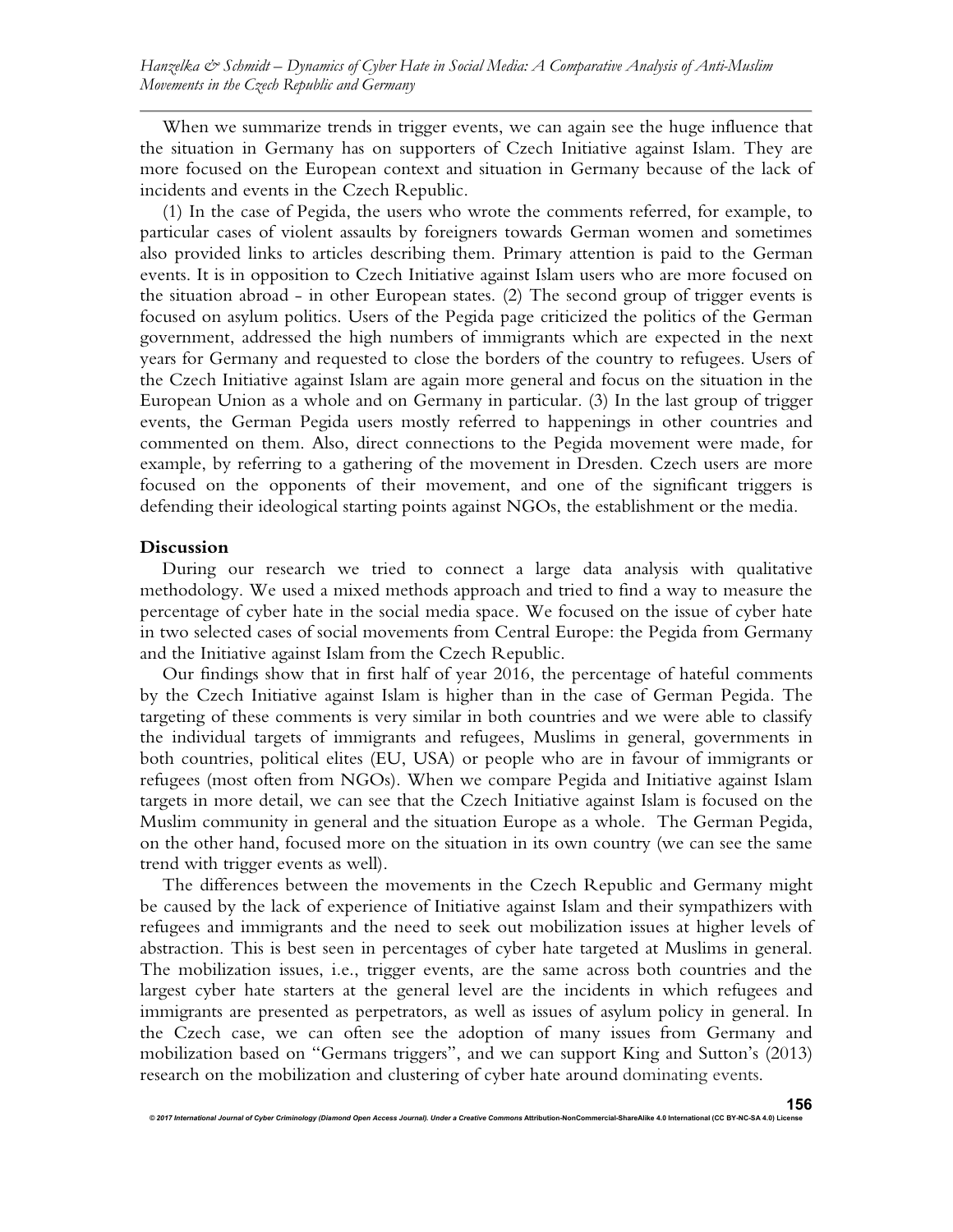

These results correspond to our expectations, which were based on the Intergroup Contact Theory. The citizens of the Czech Republic are less likely to be in contact with foreigners due to the significantly lower number of foreigners in the country. Compared to the Germans, the Czechs are therefore less likely to reduce their prejudices and stereotypes according to the Intergroup Contact Theory, which we assumed would also affect their expression of hate in cyberspace. Our research was able to confirm that, though we were looking at two movements with similar ideologies and goals, the expression of hate was significantly higher in the Czech Republic, while trigger events and targets of the hate-comments were comparable. Our analysis therefore suggests two new insights: Intergroup Contact Theory also applies to the online-behaviour of individuals and prejudice is an influential factor in the expression of cyber hate.

However, there are also some limitations for our research, as we did not have the ability to control for other factors that might possibly influence the results but were not the target of our analysis. Thus we cannot exclude other explanations for our findings that were not covered by the analysis. Other explanations for our results might, for example, be found in the different legislation in the Czech Republic and Germany, i.e. the more restrictive legislation in Germany might partly account for the fewer expressions of hate on Facebook (British Institute of Human Rights, 2012). Based on the more restrictive German legislation, activists might be more reluctant to openly voice cyber hate, as they might fear legal consequences. Also, it is possible that control mechanisms such as reporting and/or removing hate comments from social networks work better in Germany or that they are more restrictive than in the Czech Republic.

Future research could pick up on these limitations and control for the impact the mentioned factors have on expressions of cyber-hate. Also, the conducted research was only based on the case studies of two countries, more cases could be included into the analyses to verify our suggestions more broadly. Also, the interconnections of prejudices and the establishment of social movements related to those prejudices should be further researched, as countries selected for analysis are in fundamentally different situations which is also reflected in the amount of hate comments; however, in both countries very similar movements have emerged.

Such findings might practically influence the work of the authorities. In order to successfully combat cyber hate and prejudice, these phenomena first have to be understood, so that suitable measures can be created in the next step. The abovementioned research and analyses contribute to this.

## **References**

- ADL (2010). Responding to Cyber hate. Toolkit for Action. *Anti Defamation League,* http://www.adl.org/assets/pdf/combating-hate/ADL-Responding-to-Cyberhate-Toolkit.pdf.
- Aktuálně (2015). Policie obvinila Martina Konvičku kvůli výrokům na Facebooku z podněcování k nenávisti. Retrieved from https://zpravy.aktualne.cz/domaci/policieobvinila-martina-konvicku-kvuli-vyrokum-na-

facebooku/r~9cf3a08492c111e5bfa90025900fea04/?redirected=1478181418.

Allport, G. W. (1954). *The nature of prejudice.* Cambridge/Reading, MA: Addison-Wesley.

American Psychology Association (1998). Hate Crimes Today: An Age-Old Foe in Modern Dress, *American Psychology Association*, http://www2.hawaii.edu/~jamess/hate-ap2.htm.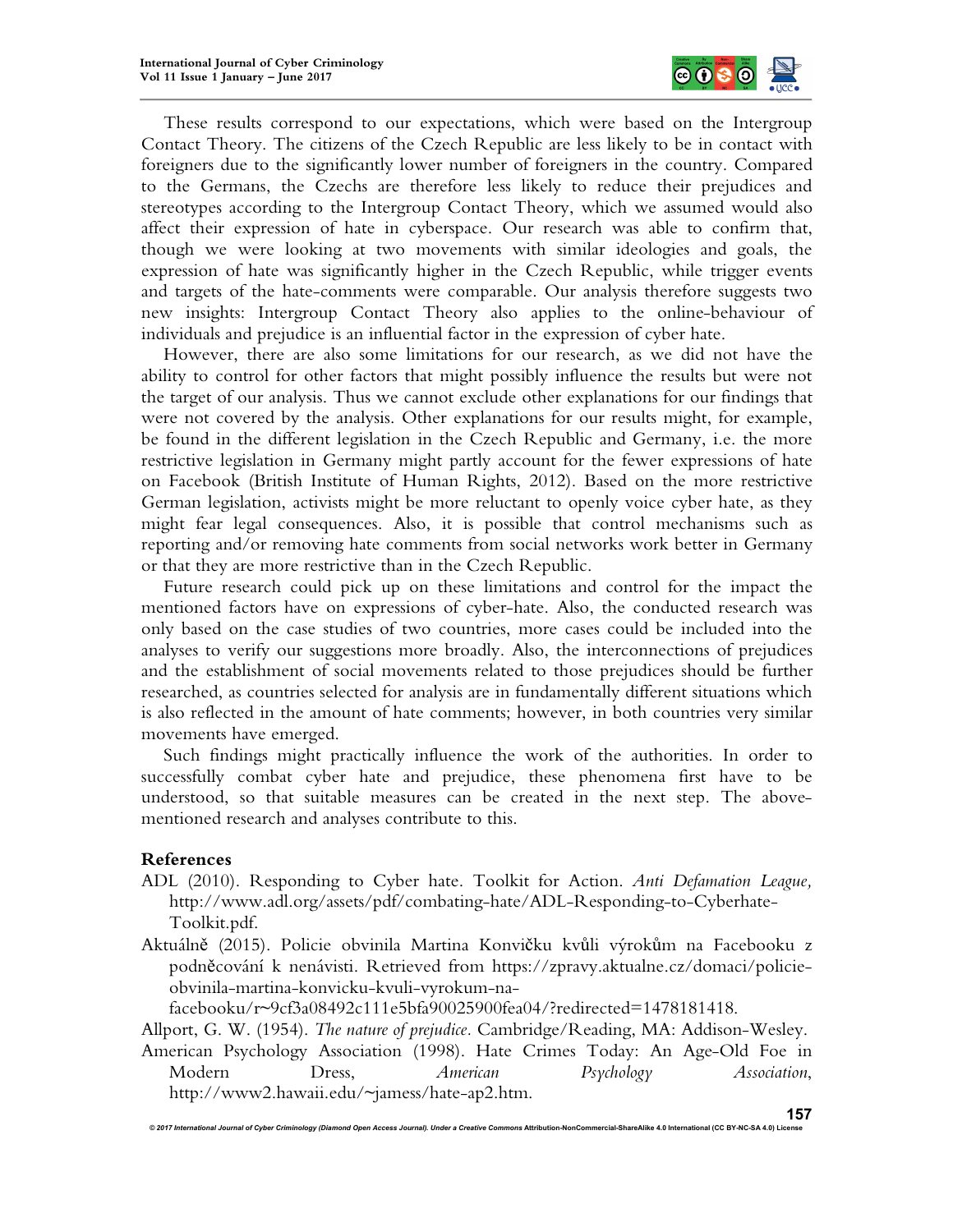- Awan, I. & Blakemore, B. (2012). *Policing Cyber Hate, Cyber Threats and Cyber Terrorism*. Farnham: Ashgate.
- Awan, I. (2012). 'I′m a Muslim not an extremist:' How the prevent strategy has constructed a 'suspect' community. *Politics & Policy, 40 (6)*, 1158–1185.
- Awan, I. (2014). Islamophobia and Twitter: *A Typology of Online Hate against Muslims on Social Media*. Policy Studies Organization. Wiley Periodicals, USA: Malden.
- Awan, I., & Zempi, I. (2016). The affinity between online and offline anti-Muslim hate crime: Dynamics and impacts. *Aggression and Violent Behavior, 27*, 1-8.
- BDJ (2016). Strafgesetzbuch (StGB) § 130 Volksverhetzung. Bundesministerium der Justiz und für Verbraucherschutz. https://www.gesetze-im-internet.de/stgb/\_\_130.html
- British Institute of Human Rights (2012). Mapping study on Projects against Hate-Speech online, *DDCP-YD/CHS (2012)*

https://www.coe.int/t/dg4/youth/Source/Training/Training\_courses/2012\_Mappin g\_projects\_against\_Hate\_Speech.pdf.

Bundesagentur für Arbeit (2015): Räumliche Verteilung der bei Arbeitsagenturen oder Jobcentern gemeldeten erwerbsfähigen Personen (geP) aus den 8 zugangsstärksten nichteuropäischen Asylzugangsländern

http://www.pub.arbeitsagentur.de/hst/services/statistik/000200/html/flmig/static/karten/n-europa.html.

Bundeswahlleiter (2015). Bundestagswahl 2013. Ergebnisse der Wahl zum 18. Bundestag. *Informationen des Bundeswahlleiters.* http://www.bundeswahlleiter.de/de/bundestagswahlen/BTW\_BUND\_13/veroeffent

lichungen/BTW2013\_Erg-Flyer\_Internet.pdf. Cammaerts, B. (2012). Protest logics and the mediation opportunity structure. *European* 

*Journal of Communication*, *27*(2), 117-34.

Černý, D. (2015). Případ ženy, která šířila nepravdivé zprávy o migrantech, k soudu nepůjde. *Český rozhlas*. Retrieved from http://www.rozhlas.cz/cb/zpravodajstvi/\_zprava/pripad-zeny-ktera-sirila-nepravdivezpravy-o-migrantech-k-soudu-nepujde--1521427.

Copsey, N. (2003). Extremism on the net: the extreme right and the value of the Internet. In R. Gibson, P. Nixon & S. Ward (eds.). *Political Parties and the Internet*. London: Routledge.

Cruzcampo, O. (22.10.2015). Neonazi-Portal: Thiazi-Chef zur Gefängnissstrafe verurteilt. *Endstation rechts*, http://www.endstationrechts.de/news/kategorie/medien/artikel/neonazi-portal-thiazi-chef-zu-

gefaengnisstrafe-verurteilt.html.

- Czech ministry of interior. (2016). *Statistic report for 2016*. http://www.mvcr.cz/clanek/statisticke-zpravy-o-mezinarodni-ochrane-za-jednotlivemesice-v-roce-2016.aspx.
- Czech statistical office. (2015). *Statistical report of Asylum requests in Czech Republic*. https://www.czso.cz/documents/10180/20550363/290026154.pdf/e0a8145d-b4b7- 4b57-8c14-0738b54e2889?version=1.1.
- della Porta, D. & Mosca, L. (2006). Democrazia in rete: stili di comunicazione emovimenti sociali in Europa. *Rassegna Italiana di Sociologia*, *4* (Oct-Dec), 529-556.
- Dodd, V., & Williams, M. (2014) British Muslims fear backlash after David Haines murder. *The Guardian*. Retrieved from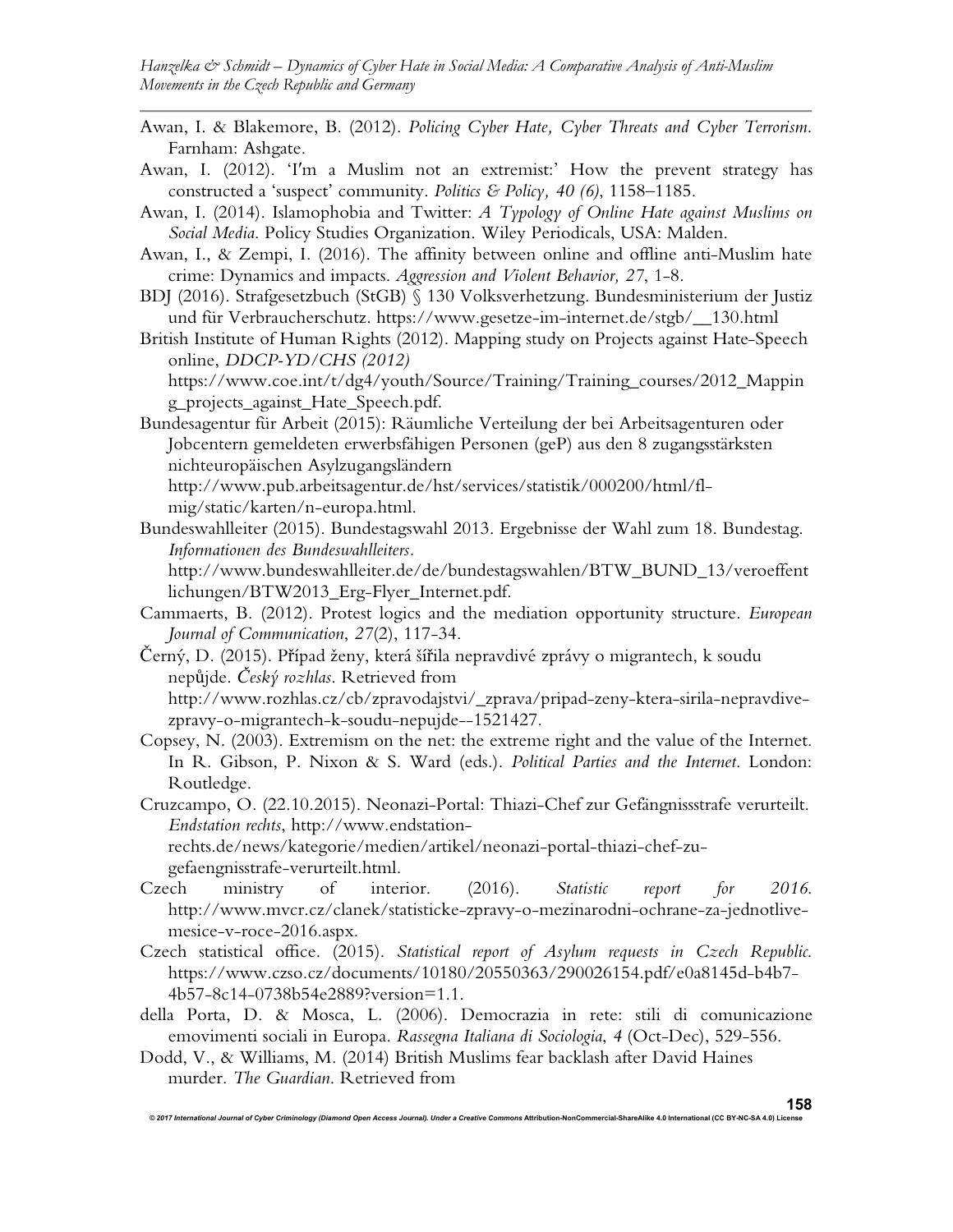

http://www.theguardian.com/world/2014/sep/14/britain-muslims-backlash-feardavid-haines-murder.

- Eurostat (2016). File: first time asylum applicants, Q2-2015- Q2-2016. *Eurostat Statistics explained* http://ec.europa.eu/eurostat/statisticsexplained/index.php/File:First\_time\_asylum\_applicants,\_Q2\_2015\_%E2%80%93\_Q2  $\_2016$ .png.
- Everett, Jim A.C. (2013). Intergroup Contact Theory: Past, Present and Future. *The Inquisitive Mind*, *2*/2013/17 Retrieved http://www.in-mind.org/article/intergroupcontact-theory-past-present-and-future.

Faiola, A. (2016). Germany springs to Action over hate speech against Migrant. *The Washington Post*. Retrieved from

https://www.washingtonpost.com/world/europe/germany-springs-to-action-overhate-speech-against-migrants/2016/01/06/6031218e-b315-11e5-8abcd09392edc612\_story.html.

Federal Ministry of Justice and Consumer Protection (2015)*. Gespräche mit facebook zu Hasskriminalität im Netz*,

http://www.bmjv.de/SharedDocs/Artikel/DE/2015/09142015\_Gespraeche\_Faceboo k.html.

- Focus (2015): Pegida Kopenhagen bis Prag. Das sind die Ableger der islamfeindlichen Bewegung in Europe. *Focus.de.* Retrieved from http://www.cbc.ca/news/canada/montreal/pegida-qu%C3%A9bec-cancels-marchafter-anti-racist-groups-convene-1.3013592.
- Gamson, W. & Modigliani, A. (1989). Media discourse and public opinion on nuclear power: A constructionist approach. *American Journal of Sociology*, 95.
- Geiges, L., Marg, S., & Walter, F. (2015). *Pegida Die Schmutzige Seite der Zivilgesellschaft*. 2015 Transcript Verlag Bielefeld.
- Gerstenfeld, P. (2013). *Hate Crimes: Causes, Control and Controversies*. Sage Publications.
- iDnes (2015a). Policie obvinila Konvičku z Bloku proti islámu z podněcování k nenávisti. Retrieved from http://zpravy.idnes.cz/obvineni-martina-konvicky-dc7- /krimi.aspx?c=A151124\_164856\_krimi\_cen.
- iDnes (2015b). Policie bude znovu řešit případ Konvičky, soud jí ho vrátil k došetření. http://zpravy.idnes.cz/okresni-soud-v-ceskych-budejovicich-dosetreni-martinkonvicka-p7n-/domaci.aspx?c=A160428\_134424\_domaci\_san
- iDnes (2016). Žena na Facebooku lhala o migrantech vraždících zvířata, hrozí jí vězení. Retrieved from http://budejovice.idnes.cz/za-smysleny-status-o-migrantech-vrazdicizvirata-hrozi-zene-vezeni-11w-/budejovice-

zpravy.aspx?c=A150721\_112547\_budejovice-zpravy\_mbe.

- King, R. D., & Sutton, G. M. (2013). High Times for Hate Crime: Explaining the Temporal Clustering of Hate Motivated Offending. *Criminology, 51(4),* 871–94.
- Krzanowski, W. (2007). *Statistical Principles and Techniques in Scientific and Social Research.* Oxford University Press.
- Leavy, P. (2013). The Oxford Handbook of qualitative research. *Journal of Chemical Information and Modeling, 53.*
- Lindeman, T. (2015): Pegida Quebec cancels march after anti-racist groups convene. *CBC News*. Retrieved from http://www.cbc.ca/news/canada/montreal/pegidaqu%C3%A9bec-cancels-march-after-anti-racist-groups-convene-1.3013592